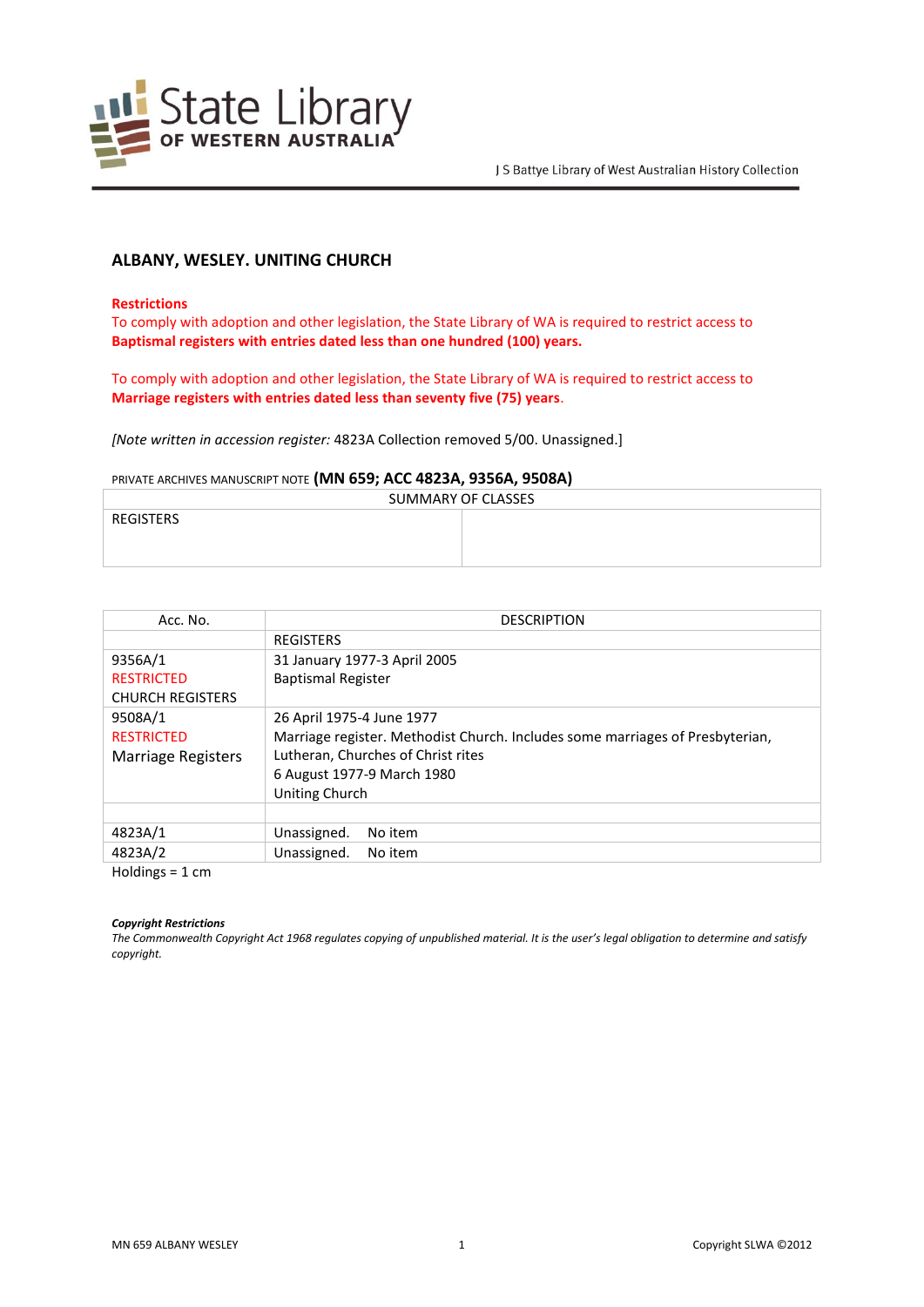

J S Battye Library of West Australian History Collection

## **STATE LIBRARY OF WESTERN AUSTRALIA – PRIVATE ARCHIVES**

# **APPLICATION TO VIEW RESTRICTED BAPTISMAL RECORD**

| DETAILS OF BAPTISMAL RECORD TO BE RETRIEVED               |           |            |
|-----------------------------------------------------------|-----------|------------|
| MN / ACCESSION NUMBER                                     | <b>MN</b> | <b>ACC</b> |
| DENOMINATION & PARISH NAME (E.G.<br>ANGLICAN, ST. JOHN'S) |           |            |
| NAME ON BAPTISMAL CERTIFICATE                             |           |            |
| DATE OF BAPTISM                                           |           |            |
| DATE ITEM REQUIRED                                        |           |            |

| DETAILS OF APPLICANT REQUIRING ACCESS TO RESTRICTED BAPTISMAL RECORD |  |
|----------------------------------------------------------------------|--|
| RESEARCHER'S TICKET NUMBER                                           |  |
| APPLICANT'S NAME                                                     |  |
| APPLICANT'S ADDRESS                                                  |  |
| <b>TELEPHONE NUMBER</b>                                              |  |
| E-MAIL                                                               |  |

| PRIVATE ARCHIVES STAFF USE ONLY |                               |
|---------------------------------|-------------------------------|
| COPY CERTIFICATE CREATED BY     | (PA STAFF MEMBER NAME & DATE) |
| <b>APPLICANT NOTIFIED</b>       | (DATE)                        |
| REGISTER RETURNED TO STACK      | (DATE)                        |